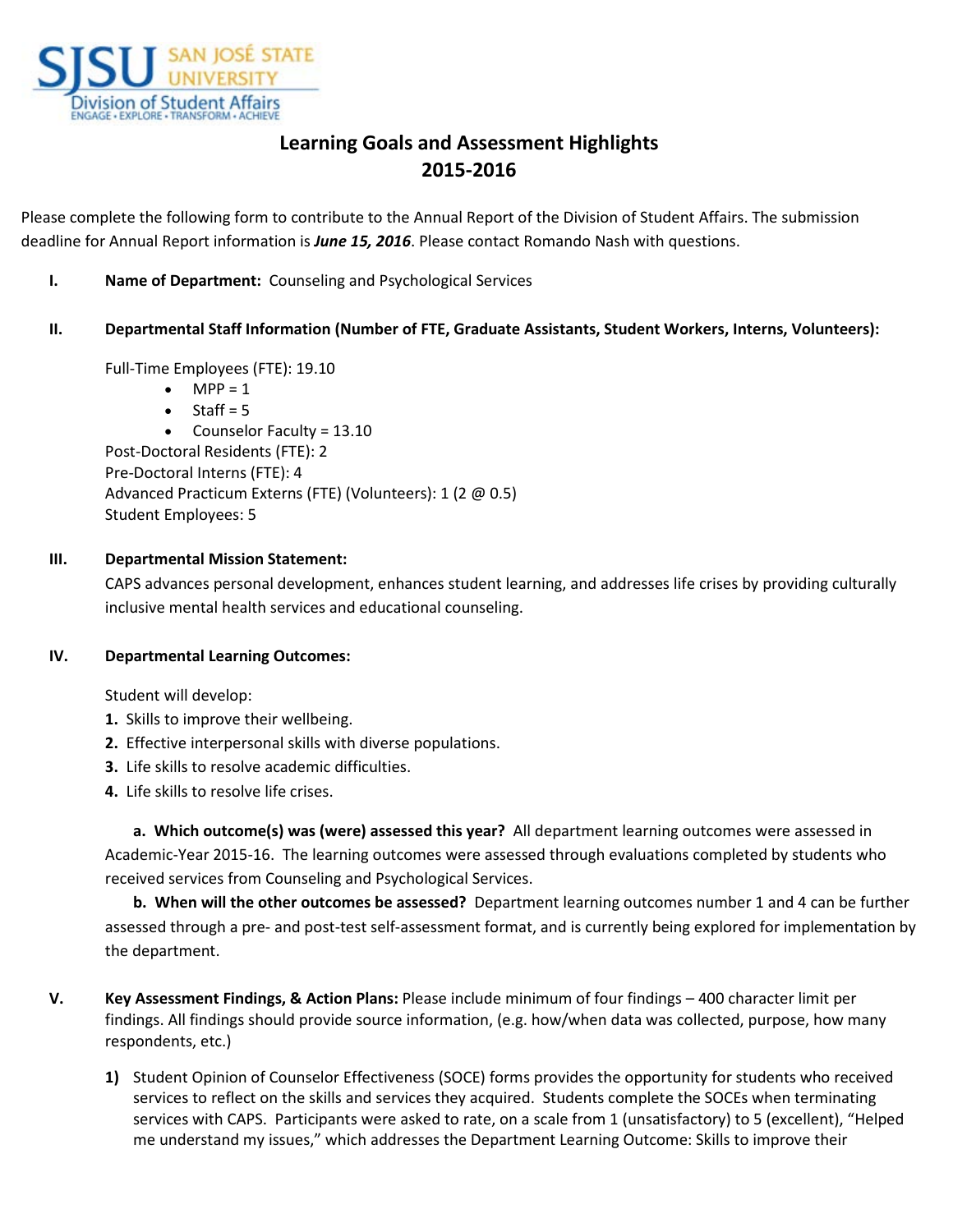wellbeing. Of the 530 students who completed a SOCE in the fall and/or spring semester, an average rating score of 4.79 was obtained for this item.

- **2)** Group therapy provides students with the opportunity to engage with other students; provide and obtain feedback; feel connected; and receive support in a safe environment. It addresses the Department Learning Outcome: Effective interpersonal skills with diverse populations. Evaluations are obtained from students upon termination of services and asked, "The group helped me appreciate each other's cultural backgrounds." Of the 186 students who utilized group therapy services and completed an evaluation, a score of 3.21 was obtained on a five-point Likert-type scale (5 = Strongly Agree; 1 = Strongly Disagree).
- **3)** Educational counselors assist students navigating the university and inform them of resources and policies. It addresses the Department Learning Outcome: Life skills to resolve academic difficulties. Students who receive educational counseling complete a Student Opinion of Counselor Effectiveness (SOCE) form that specifically asks, "Assisted me in developing reasonable educational goals," as one of the items. Of the 109 students who completed a SOCE in the fall and/or spring semester for educational counseling, an average score of 4.61 was obtained on a five-point Likert-type scale (1 = unsatisfactory; 5 = excellent).
- **4)** Students who received personal counseling from CAPS are asked to complete a Student Opinion of Counselor Effectiveness (SOCE) form upon ending services. One question asked participants to rate on a scale from 1 (unsatisfactory) to 5 (excellent) whether services, "Helped me resolve some of my problems," which addresses the Department Learning Outcome: Life skills to resolve life crises. Of the 530 students who completed a SOCE in the fall and/or spring semesters, an average rating score of 4.67 was obtained.
- **5)** The Healthy Relationships Workshops provides students the opportunity to learn about the challenges and benefits of relationships, its expectations, how to navigate differences in opinions, and effective communication. It focuses on the Department Learning Outcome: Effective Interpersonal Skills with Diverse Populations. One hundred fifty-three evaluations were obtained for the multiple-week workshop series which revealed an average overall effectiveness rating of 4.65 on a five-point Likert-type scale (1 = Poor; 5 = Excellent).
- **6)** The Spartan Success Series workshop titled, "9 Ways to Study like a Successful Student" focused on providing students academic skills to assist in their academic responsibilities and addressed Department Learning Outcome: Life skills to resolve academic difficulties. Sixty-two evaluations were obtained at the end of the workshop and the average rating in Overall Effectiveness of the Presentation was 4.35 on a five-point Likert-type scale  $(1 = Poor; 5 = Excellent)$ .
	- **(a)** Given current assessment results, what (if any) changes will the department consider making for the future? It would be beneficial for the department to re-examine its Department Learning Objectives and to revise them to better align with the Division Learning Goals. Additionally, assessment of the Department Learning Objectives can be enhanced by implementing assessment tools that specifically address the objectives listed.
- **VI. 2015-2016 Departmental Highlights** (Please submit four highlights 375 character limit per highlight). For this section, please ensure that at least two of your highlights relate to the Division Leaning Goals which are directly connected to the University Learning Goals of Intellectual Skills, Applied Knowledge, and/or Social and Global Responsibilities. If this is not possible, please include general highlights related to this academic year. The full definition of the Division Learning Goals can be found online, but the six overarching goals are listed below:

#### **Division Learning Goals:**

- o **CRITICAL THINKING SKILLS:** Critical thinking skills refer to the ability to independently and accurately evaluate information, data and ideas from multiple perspectives.
- o **EFFECTIVE COMMUNICATION:** Effective communication embodies the ability to receive information, exchange ideas, present information, and convey messages in ways that are effective and appropriate to the situation and audience.
- o **MULTICULTURAL COMPETENCE AND ACTIVE CITIZENSHIP:** Multicultural competence and active citizenship refer to understanding and appreciating human differences as well as positively contributing to the community.
- o **PRACTICAL COMPETENCE/LIFE SKILLS:** These skills refer to the capacity to manage one's affairs both inside and outside the university.
- o **LEADERSHIP AND INTERPERSONAL COMPETENCE:** These skills refer to the ability to mobilize groups around shared interests as well as demonstrate and sustain meaningful relationships.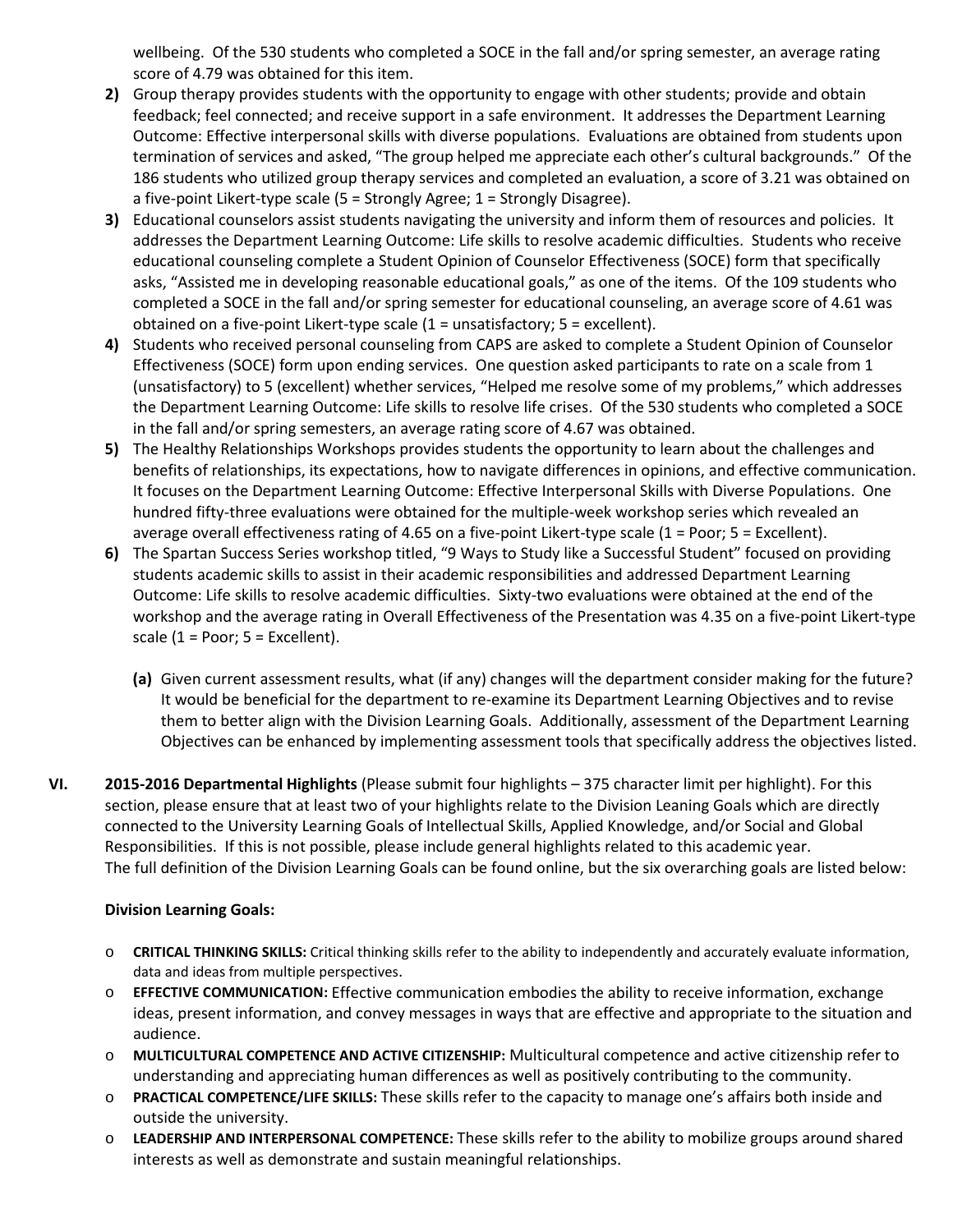o **HEALTHY LIVING:** Healthy living refers to making informed decisions and acting on those decisions to enhance personal and community health.

**1.** Counseling and Psychological Services provided three workshops during the 2015-16 Academic-Year on the topic, Communication and Assertiveness. The workshops were attended by a total of 54 students who gave an overall effectiveness rating of 4.76 on a five-point Likert-type scale.

**1a.** Division Learning Goal/Undergraduate Learning Goal Connection: Effective Communication

**1b.** Was this accomplishment a goal from 2015-2016? No

**2.** Counseling and Psychological Services provided 11,319 appointments to 2508 students in individual and group counseling. Students receiving services completed a Student Opinion of Counselor Effectiveness form that resulted in an overall rating of 4.87 (out of 5) for personal counseling and 4.82 for educational counseling.

**2a.** Division Learning Goal/Undergraduate Learning Goal Connection: Critical Thinking Skills & Practical Competence/Life Skills

**2b.** Was this accomplishment a goal from 2015-2016? No

**3.** During the 2015-16 Academic-Year, CAPS continued to address its multicultural competence, by hosting its annual Multicultural Training Day for Counseling Centers in the Northern California Region. Additionally, counselors are provided continuing education units (CEUs) on various identity issues and actively participate in the various ethnic identity task forces on campus.

**3a.** Division Learning Goal/Undergraduate Learning Goal Connection: Multicultural Competence and Active Citizenship

**3b.** Was this accomplishment a goal from 2015-2016? Yes

**4.** Counseling and Psychological Services provided group therapy services to 186 students in three different group modalities (support, psychoeducational, and process) on various topics, such as social skills; addiction; women's and men's issues; sexual orientation and gender identity; and ethnic identity challenges.

**4a.** Division Learning Goal/Undergraduate Learning Goal Connection: Leadership and Interpersonal Skills **4b.** Was this accomplishment a goal from 2015-2016? Yes

**5.** Counseling and Psychological Services' annual Stress Less for Success event focuses on alternative effective techniques students can engage in to address stress and manage it to be a successful student. Students engaged in art therapy, yoga therapy, and time management skills, as examples to manage stress.

**5a.** Division Learning Goal/Undergraduate Learning Goal Connection: Healthy Living

**5b.** Was this accomplishment a goal from 2015-2016? No

**6.** Counseling and Psychological Services continues to support its peer mentor programs, such as the Peers in Pride (PiP) and Mental Health Ambassadors (MHA). These programs allow students to gain awareness on mental health issues and educate them with leadership skills. It also provides an opportunity for student mentors to assist the campus community.

**6a.** Division Learning Goal/Undergraduate Learning Goal Connection: Multicultural Competence and Active Citizenship

**6b.** Was this accomplishment a goal from 2015-2016? No

**7.** Counseling and Psychological Services Training Program was recently awarded Palo Alto University's Center for Excellence in Diversity Award. The award recognizes training programs that emphasizes a commitment to diversity. This is the second time Counseling and Psychological Services has been recognized by Palo Alto University.

**7a.** Division Learning Goal/Undergraduate Learning Goal Connection: Multicultural Competence and Active Citizenship

**7b.** Was this accomplishment a goal from 2015-2016? No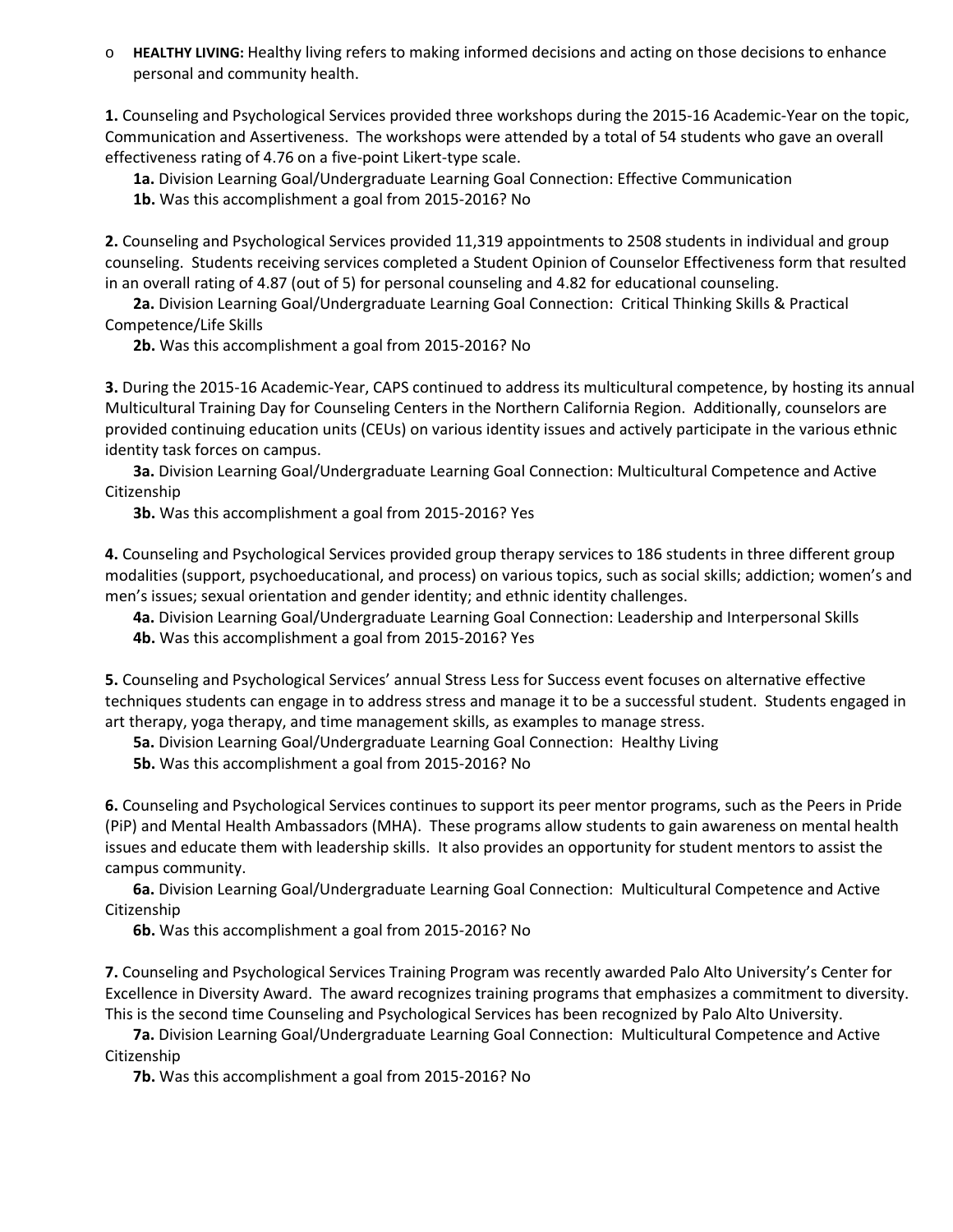#### **VII. 2016-2017 Department Goals:** Please include minimum of four goals – 375 character limit per goal

**1.** Obtain reaccreditation from the International Accreditation of Counseling Services (IACS) to ensure services provided to the student population and campus community meet standards set. (Practical Competence/Life Skills) **2.** Expand the services available to the students and campus community by enhancing the hours of operation for CAPS. (Multicultural Competence and Active Citizenship)

**3.** Enhance the services provided to the campus community by researching and implementing, as appropriate, innovative technology assisted services. Technology assisted services include TAO (Therapy Assistance Online ) and/or RIO (Recognition, Insight Openness). (Leadership and Interpersonal Skills)

**4.** Enhance the peer mentor programs provided by CAPS to the campus community, which may include collaboration with various departments across campus. Peer programs include the Mental Health Ambassadors (MHA); Peers in Pride (PiP) with the Pride Center; and SpartaFit with Wellness and Health Promotion. (Multicultural Competence and Active Citizenship)

**5.** Implement assessment tools that clearly measure the Department's Learning Objectives and student progress in counseling. (Healthy Living)

**VIII. Messages from Students:** Please include at least one message – 150 character limit per message. This section should provide testimonials from student participants with your department. Include information about when and how the student provided the message, (e.g. in an interview assessing first year experience, on a satisfaction survey from a particular event, during a focus group, etc.).

**1.** "I was extremely satisfied with the attentiveness and thoroughness of our sessions. My counselor was very open to any concerns that I might have about any area within my life, which I very much appreciated." (Student Opinion of Counselor Effectiveness, Spring 2016)

**2.** "The workshop was very good and helped me learn a lot. I also got to actively participate when engaging in activities." (Spartan Success Workshop evaluation, October 2015)

**IX. Did You Know:** Please include two information bytes to be included in a "Did You Know" section. These should be short, one sentence blurbs that shed light on the student experience - 150 character limit per byte. This section is intended to highlight something remarkable and/or unknown about the experiences students have or have the chance to engage with your department. For example, do students who participate with your department have higher GPAs/retention/4-year graduation than other students?

**1.** A total of 2507 students utilized Counseling and Psychological Services for personal and/or educational counseling during the 2015-16 Academic-Year.

**2.** The top five reasons students seek out personal counseling are anxiety, stress, depression, academic concerns, and concentration difficulties.

- **X. Resource Needs:** What support or resources would be helpful to you as you continue your assessment processes? (Responses to this question will guide future practice for professional development and/or support of assessment within the Division.) Continued training on assessment with regular consultations on department goals, how they are being assessed, and where the process lies.
- **XI. Campus Partners (Individuals):** Please list campus partners (individuals) outside of Student Affairs who should be thanked for contributing to the Division in a **SIGNIFICANT** way.

| Last, First Name |                  | <b>Office/Department</b>        | Title               | Email                    |
|------------------|------------------|---------------------------------|---------------------|--------------------------|
| XII.             | Prins, Annabel   | Psychology                      | Professor           | annabel.prins@sjsu.edu   |
|                  | Pizarro, Marcos  | <b>Mexican American Studies</b> | Chair               | marcos.pizarro@sjsu.edu  |
|                  | Sanchez, Itza    | <b>Mexican American Studies</b> | Lecturer            | itza.sanchez@sjsu.edu    |
|                  | Currey, Julia    | <b>Mexican American Studies</b> | Associate Professor | julia.curry@sjsu.edu     |
|                  | Decena, Pete     | <b>University Police</b>        | Chief               | pete.decena@sjsu.edu     |
|                  | Belcastro, Frank | <b>University Police</b>        | Captain             | frank.belcastro@sjsu.edu |